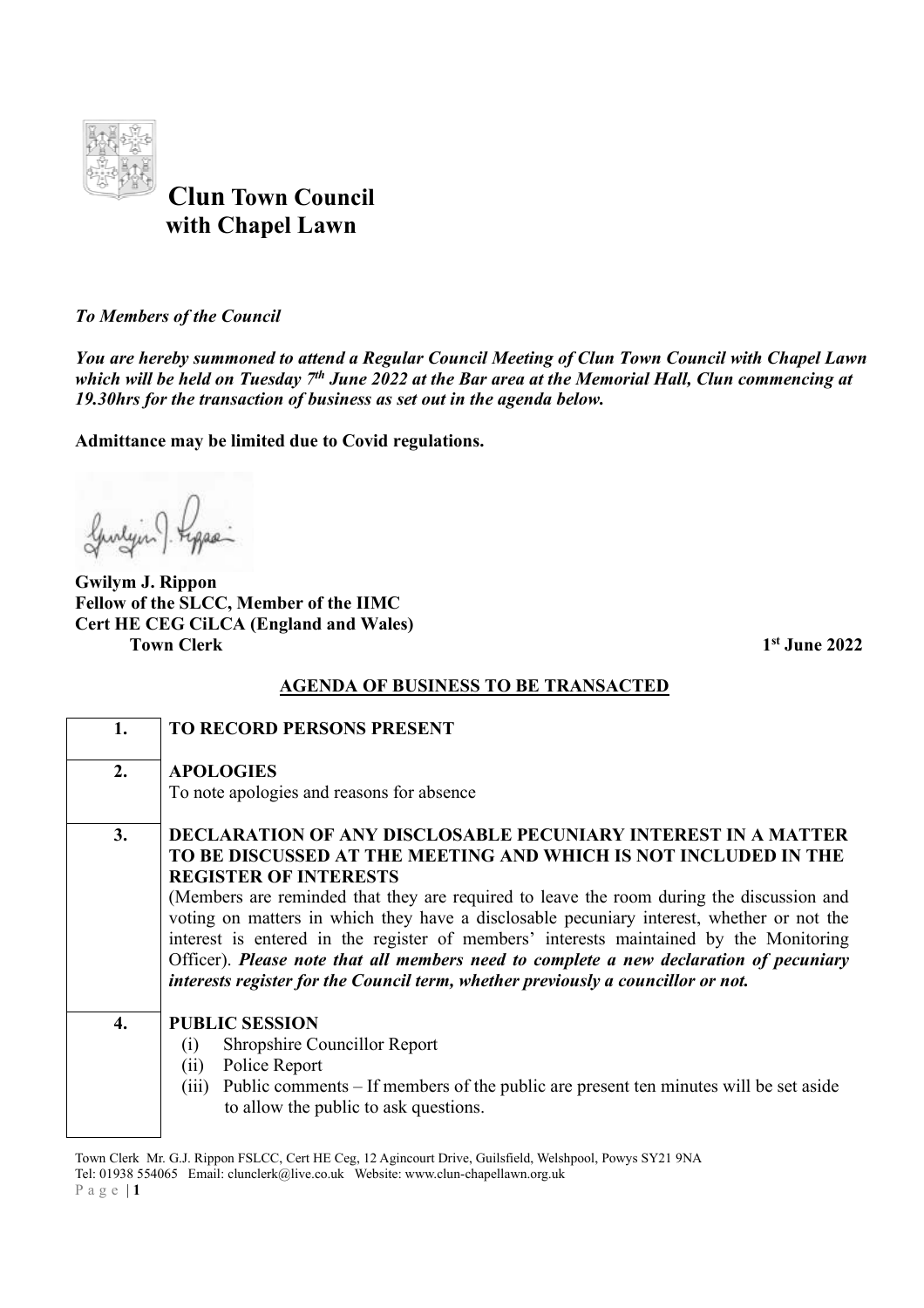

## **Clun Town Council with Chapel Lawn**

| 5.  | <b>APPROVAL OF MINUTES</b><br>To approve and confirm the minutes of the meetings held on $3rd$ May 2022.                                                                         |
|-----|----------------------------------------------------------------------------------------------------------------------------------------------------------------------------------|
| 6.  | <b>INFORMATION FROM THE MINUTES</b>                                                                                                                                              |
| 7.  | <b>MAYORS REPORT</b><br>To receive a report from the Mayor                                                                                                                       |
| 8.  | <b>COUNCILLOR VACANCIES</b><br>1. To discus the co-option for a councillor vacancy                                                                                               |
| 9.  | <b>COUNCIL OFFICE</b><br>To discuss the lease and if agreed to sign.                                                                                                             |
| 10. | <b>CLERK'S REPORT</b><br>Update on water supply and maintenance of the public toilets<br>Progress on transfer of the "Rose Garden" land                                          |
| 11. | <b>PLANNING</b>                                                                                                                                                                  |
|     | To consider the following planning applications and other planning matters<br><b>Planning application</b>                                                                        |
|     | 1. 22/02085/FUL<br>Application for the erection of rear extensions   20 Newport Street Clun Shropshire<br>SY78JZ                                                                 |
|     | 2. 22/02214/FUL<br>Application for the conversion of part of storage unit for residential use   Agricultural<br>Building North West Of The Quern Chapel Lawn Bucknell Shropshire |
| 12. | <b>MEMORIAL BENCH</b>                                                                                                                                                            |
| 13. | A request for a memorial bench / picnic table by the ford down Waterloo Lane<br><b>FREEMAN OF CLUN</b>                                                                           |
|     | To receive a report from Cllr S Harris                                                                                                                                           |
| 14. | <b>BUSINESS AND ECONOMY WORKING GROUP</b>                                                                                                                                        |
|     | To receive the report from the Group                                                                                                                                             |
| 15. | <b>ENVIRONMENT GROUP</b><br>To receive the report from the Clun in the Future open day and to discuss any further actions                                                        |
|     | resulting.                                                                                                                                                                       |

Town Clerk Mr. G.J. Rippon FSLCC, Cert HE Ceg, 12 Agincourt Drive, Guilsfield, Welshpool, Powys SY21 9NA Tel: 01938 554065 Email: clunclerk@live.co.uk Website: www.clun-chapellawn.org.uk P a g e | **2**